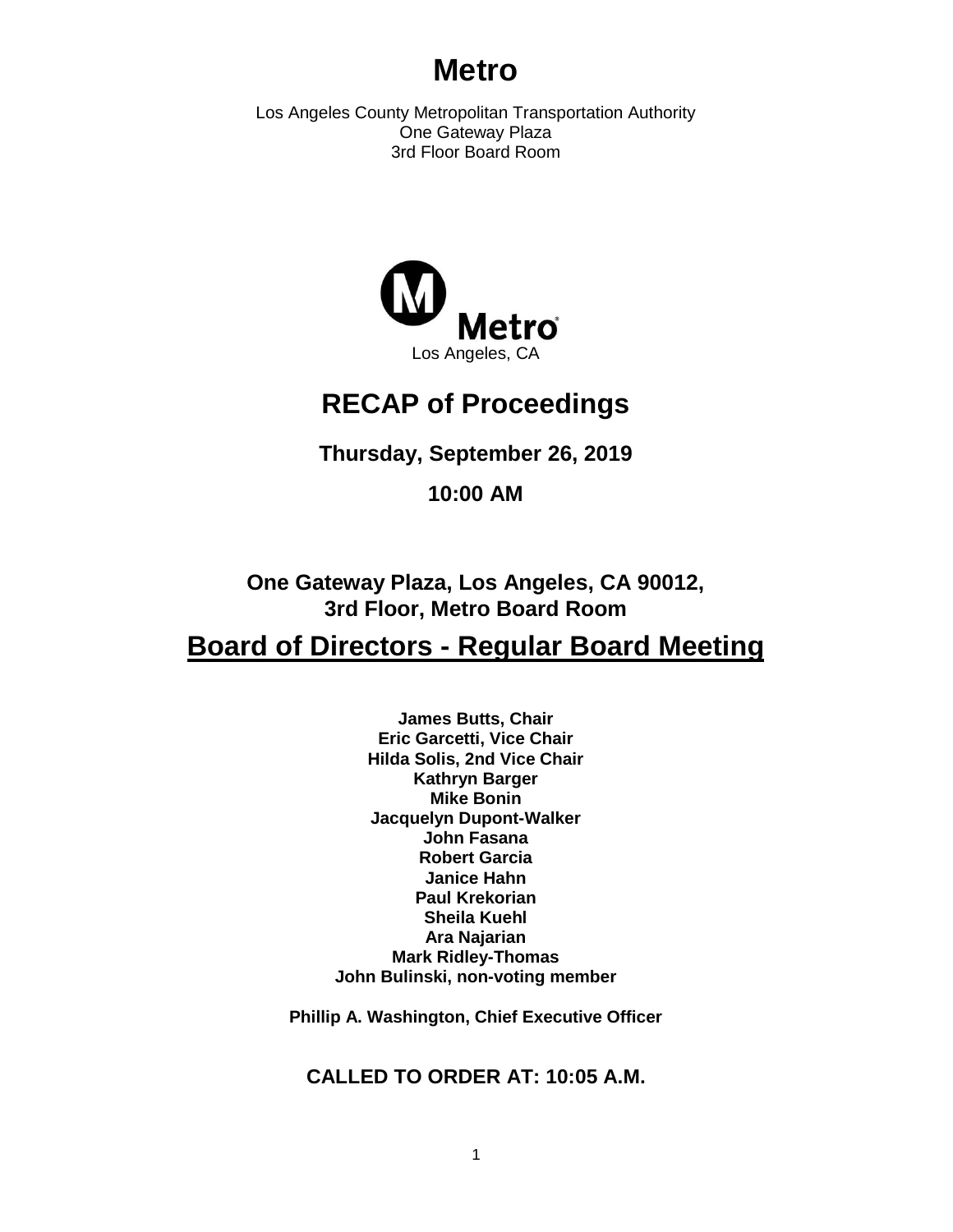# **ROLL CALL**

1. APPROVED Consent Calendar Items: 2, 10, 11, 12, 13, 16, 18, 19, 20, 21, 24, 26, 27, 28, 31, 32, 33, 35, 37, 38, 39, 40, 41, 42, 43, 44, 45, and 46

Consent Calendar items were approved by one motion except items 24 and 36 which were held by a Director for discussion and/or separate action and Item 33 which failed on the initial vote.

| <b>PK</b> | <b>MB</b> | <b>RG</b> | SK EG JB |  |  | HS   JH   KB   JDW | <b>MRT</b> |  |
|-----------|-----------|-----------|----------|--|--|--------------------|------------|--|
|           |           |           |          |  |  |                    |            |  |

#### **2. SUBJECT: MINUTES 2019-0600**

APPROVED ON CONSENT CALENDAR Minutes of the Regular Board Meeting held July 25, 2019.

### **3. SUBJECT: REMARKS BY THE CHAIR 2019-0729**

RECEIVED remarks by the **Chair.**

| <b>PK</b> | <b>MB</b> | RGSKEG |  | JB |  | <b>HS JH KB JDW</b> | <b>MRT</b> | <b>AN</b> |
|-----------|-----------|--------|--|----|--|---------------------|------------|-----------|
|           |           |        |  |    |  |                     |            |           |

### **4. SUBJECT: REPORT BY THE CHIEF EXECUTIVE OFFICER 2019-0730**

RECEIVED report by the **Chief Executive Officer.** 

|  |                                   |  |  |  | JF   PK   MB   RG   SK   EG   JB   HS   JH   KB   JDW   MRT   AN |  |
|--|-----------------------------------|--|--|--|------------------------------------------------------------------|--|
|  | p   p   p   p   p   p   a   p   a |  |  |  |                                                                  |  |

| $PK = P$ . Krekorian | $HS = H$ . Solis    | $KB = K$ . Barger         | $RG = R$ . Garcia |
|----------------------|---------------------|---------------------------|-------------------|
| $JF = J$ . Fasana    | $JB = J.$ Butts     | $JDW = J$ . Dupont-Walker |                   |
| $JH = J$ . Hahn      | $EG = E$ . Garcetti | $MRT = M$ . Ridlev-Thomas |                   |
| $MB = M.$ Bonin      | $SK = S$ . Kuehl    | $AN = A$ . Najarian       |                   |

**LEGEND: Y = YES, N = NO, C = HARD CONFLICT, S = SOFT CONFLICT ABS = ABSTAIN, A = ABSENT, P = PRESENT**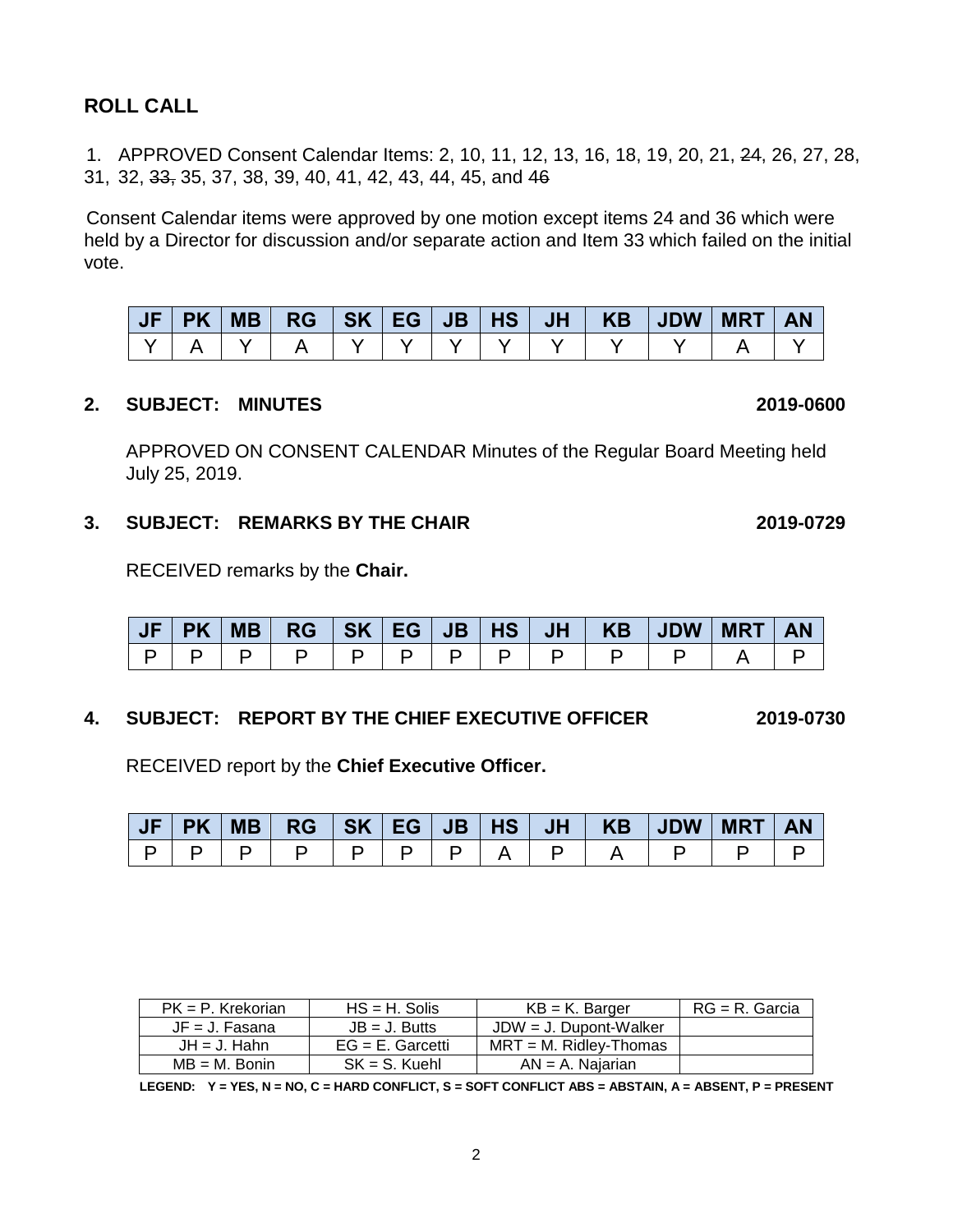### **5. SUBJECT: UPDATE ON METROLINK'S SCORE PROGRAM 2019-0609**

RECEIVED Oral Report by Metrolink CEO on Metrolink's Southern California.

Optimized Rail Expansion (SCORE) Program.

| Æ | <b>PK</b> | <b>MB</b> | <b>RG</b> | SK   EG | JB |  | HS   JH   KB   JDW | <b>MRT</b> | <b>AN</b> |
|---|-----------|-----------|-----------|---------|----|--|--------------------|------------|-----------|
|   |           |           |           |         |    |  |                    |            |           |

#### **5.1 SUBJECT: METROLINK SCORE PROGRAM 2019-0753**

APPROVED Motion by Garcetti, Barger, Krekorian, Najarian, Solis and Hahn that the Board and Metro adopt as policy SUPPORT for the build-out of the Metrolink score master plan to improve regional mobility, increase transit ridership, and reduce greenhouse gas emissions.

| JF | PK | MB |  |  |  |  | MRT | <b>AN</b> |
|----|----|----|--|--|--|--|-----|-----------|
|    |    |    |  |  |  |  |     |           |

# **9. SUBJECT: SR-710 NORTH CORRIDOR MOBILITY IMPROVEMENT 2019-0245 PROJECTS - ROUND 2**

APPROVED the following actions pertaining to the development and implementation of additional corridor mobility improvement projects (MIPs) on local arterials and local freeway interchanges experiencing congestion because of the discontinuity of the SR 710 North Freeway:

- A. the attached Round 2 list of eligible MIPs recommended for funding (Attachments A and B);
- B. staff to program an additional \$280 million in Measure R funds and \$232.3 million in State and federal funds for a total of \$512.3 million for the Round 2 MIPs starting in FY 2020-21;
- C. staff to reallocate \$18 million in Measure R funds from three MIPs in the City of San Marino approved by the Board in December 2018 for projects to other projects due to the City's decision not to pursue those projects;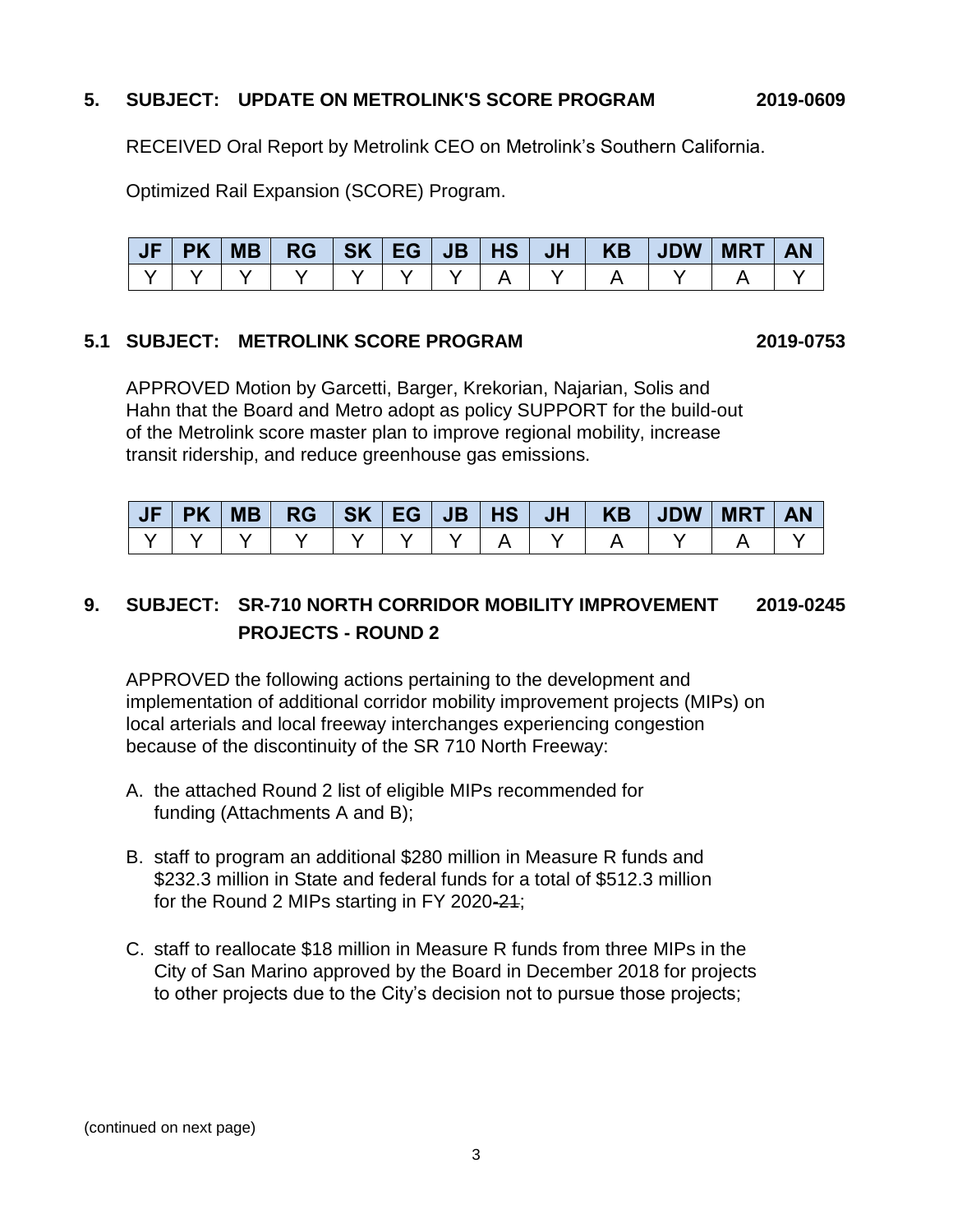- D. staff to consolidate the \$105 million Measure R funds allocated to the TSM/TDM Projects cleared under the SR-710 North Final Environmental Document with the Measure R funds for the MIPs under one "MIP" category for ease in managing and reporting all SR-710 North Corridor Mobility Improvements;
- E. the CEO or his designee to negotiate and execute all necessary agreements with project sponsors to implement the approved MIPs; and
- F. staff to approve changes in the number, scopes, and budgets of projects within the overall program approvals requested in this board report and consistent with the directives in Motion 29.1 (Attachment C).

Approval of the above recommendations will allow programming of all remaining Measure R, State and federal funds for the MIPs listed in this Board Report subject to the availability of funds.

| JF |  |  |  |  | PK   MB   RG   SK   EG   JB   HS   JH   KB   JDW   MRT | <b>AN</b> |
|----|--|--|--|--|--------------------------------------------------------|-----------|
|    |  |  |  |  |                                                        |           |

## **10. SUBJECT: LA RIVER PATH 2019-0443**

APPROVED ON CONSENT CALENDAR:

- A. RECEIVING AND FILING the Conceptual Design Report; and
- B. AUTHORIZING the CEO to initiate the Draft Environmental Impact Report (DEIR).

# **11. SUBJECT: METRO BIKE HUB MANAGEMENT SERVICES CONTRACT 2019-0553 EXTENSION**

AUTHORIZED ON CONSENT CALENDAR the Chief Executive Officer to execute Modification No. 6 to Contract No. PS43203266 with Bike Hub to continue management services and optional tasks for Metro Bike Hubs for up to one year in the not-to-exceed amount of \$265,836, increasing the total contract value from \$575,977 to \$841,813.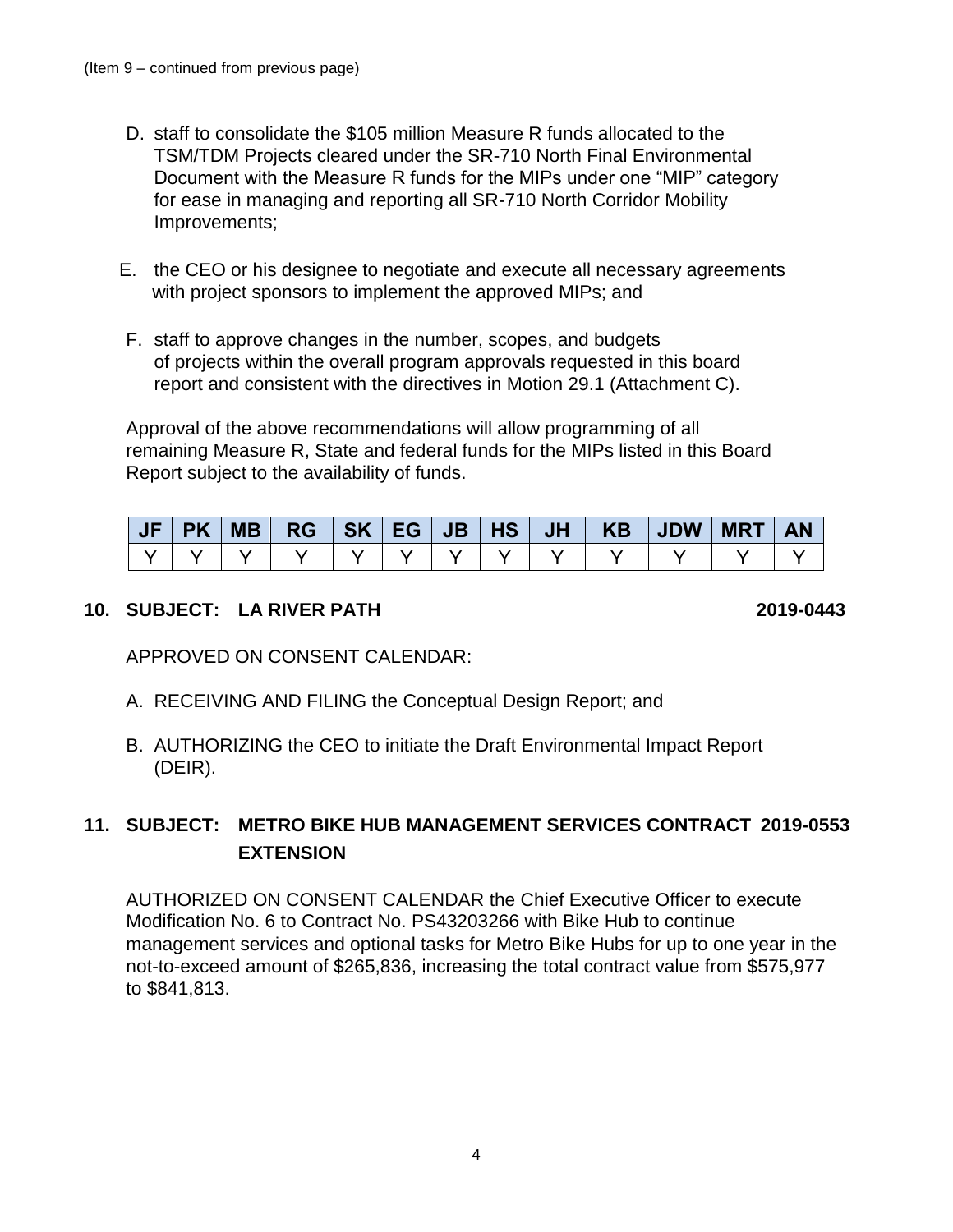# **12. SUBJECT: PUBLIC-PRIVATE PARTNERSHIP (P3) FINANCIAL 2019-0560 ADVISORY SERVICES BENCH**

AUTHORIZED ON CONSENT CALENDAR the Chief Executive Officer (CEO) to:

- A. AWARD AND EXECUTE five bench Contracts listed below for P3 Financial Advisory Services for a five-year base period in the overall funding amount of \$25 million, subject to resolution of protest(s), if any:
	- 1. Arup Advisory, Inc (PS61431000)
	- 2. Deloitte Transactions and Business Analysis LLP (PS61431001)
	- 3. Ernst & Young Infrastructure Advisors, LLC (PS61431002)
	- 4. Public Financial Management Financial Advisors LLC (PS61431003)
	- 5. Sperry Capital Inc. (PS61431004)
- B. APPROVE Contract Modification Authority (CMA) in the amount of 20% specific to Contract Nos. PS61431000 through PS61431004 to support the cost of unforeseen issues that may arise during the course of the Contract; and
- C. EXECUTE Task Orders under these Contracts for P3 Financial Advisory Services in a total amount not to exceed \$25 million.

| <b>JF</b> | <b>PK</b> | $\parallel$ MB $\parallel$ |  |  |  | RG   SK   EG   JB   HS   JH   KB   JDW | <b>MRT</b> | <b>AN</b> |
|-----------|-----------|----------------------------|--|--|--|----------------------------------------|------------|-----------|
|           |           |                            |  |  |  |                                        |            |           |

### **13. SUBJECT: LINK UNION STATION 2019-0652**

APPROVED ON CONSENT CALENDAR:

- A. funding for additional Southern California Regional Rail Authority (SCRRA operated as "Metrolink") costs for the Link Union Station (Link US) Project in the amount of \$400,000 in Measure R 3% funds; and
- B. AUTHORIZING the Chief Executive Officer (CEO) to negotiate and execute all necessary Metrolink agreements up to \$400,000.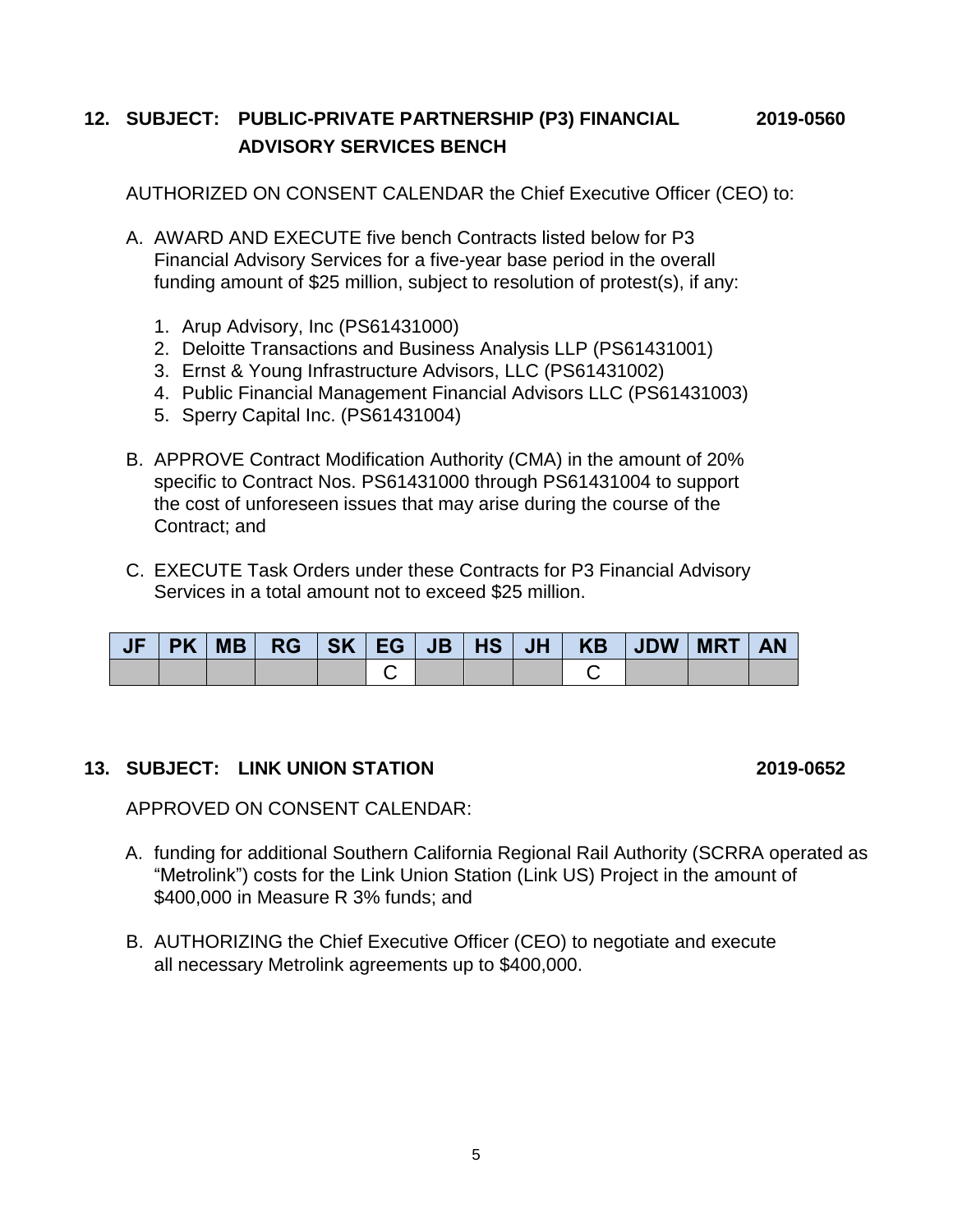6

# **16. SUBJECT: DELEGATION OF AUTHORITY TO APPROVE REAL 2019-0482 ESTATE TRANSACTIONS**

AUTHORIZED ON CONSENT CALENDAR the Chief Executive Officer (CEO) to:

- A. ESTABLISH just compensation for the acquisition of real property based on an approved appraisal of the fair market value as long as the amount is within the overall Life of Project (LOP) budget or within the approved current annual budget if LOP has not yet been adopted;
- B. APPROVE administrative or litigated settlements (including goodwill, furniture, fixtures, and equipment, and other acquisition costs) of up to \$1,000,000 above the appraised value or 20% above the appraised value (up to \$5 million), whichever is greater, if the amount is within the overall LOP budget or within the approved current annual budget if LOP has not yet been adopted;
- C. report back to the Board quarterly on just compensation and/or settlements over \$500,000; and

AUTHORIZED ON CONSENT CALENDAR the Inspector General to perform periodic random spot-check audit of these transactions to ensure to the Board that the system and policy are performing in the manner described in the recommendation.

# **17. SUBJECT: GROUP INSURANCE PLANS 2019-0485**

AUTHORIZED the Chief Executive Officer to renew existing group insurance policies covering Non-Contract and AFSCME employees, including the life and disability coverage for Teamster employees, for the one-year period beginning January 1, 2020.

|  | <b>MB</b> | <b>RG</b> | SK <sub>I</sub> | EG | <b>JB</b> | HS. | JH | <b>KB</b> | <b>JDW</b> | <b>MRT</b> | AN |
|--|-----------|-----------|-----------------|----|-----------|-----|----|-----------|------------|------------|----|
|  |           |           |                 |    |           |     |    |           |            |            |    |

# **18. SUBJECT: TAP FARE COMPLIANCE VALIDATOR 2019-0594**

AUTHORIZED ON CONSENT CALENDAR the Chief Executive Officer to execute Modification No. 8 to Contract No. PS30203139 with Axiom xCell, Inc. (Axiom) to improve functionalities and capabilities for the Mobile Phone Validator (MPV) used by fare compliance officers in an amount of \$627,516, and to extend the contract term for continued maintenance support through November 29, 2021 in an amount of \$437,815, thus, increasing the total contract value by \$1,065,331 from \$2,168,066 to \$3,233,397.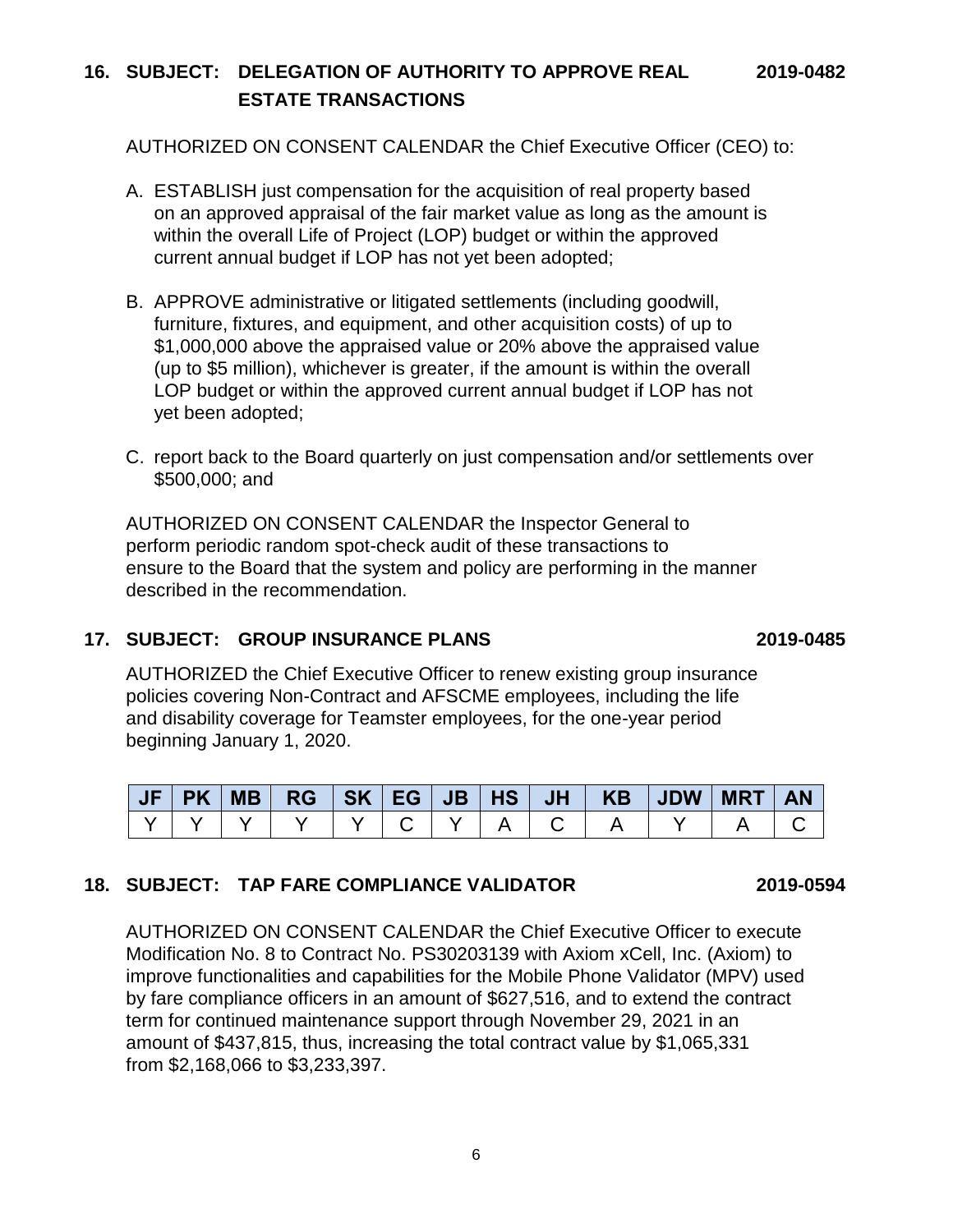# **19. SUBJECT: LOW INCOME FARE IS EASY (LIFE) PROGRAM 2019-0597 ADMINISTRATOR SERVICES**

AUTHORIZED ON CONSENT CALENDAR the Chief Executive Officer to:

- A. AWARD a 54-month indefinite delivery indefinite quantity Contract No. PS6056400A to FAME Assistance Corporations for LIFE program administration services for the Southwest and Northwest service regions, in an amount not-to-exceed \$1,653,756 for the 30-month base term and \$669,104.50 for each of the two, 12-month options, for a combined total not-to-exceed amount of \$2,991,965 effective January 1, 2020, subject to resolution of protest(s), if any; and
- B. AWARD a 54-month indefinite delivery indefinite quantity Contract No. PS6056400B to International Institute of Los Angeles for LIFE program administration services for the Southeast service region in an amount not-to-exceed \$890,124 for the 30-month base term and \$357,562 for each of the two, 12-month options, for a combined total not-to-exceed amount of \$1,605,248, effective January 1, 2020, subject to resolution of protest(s), if any.

### **20. SUBJECT: METROLINK ADDITIONAL FY 2020 FUNDING 2019-0620**

APPROVED ON CONSENT CALENDAR:

- A. REPROGRAMMING \$2,088,793 of forecasted FY 2018-19 (FY19) surplus to fund the Southern California Regional Rail Authority's (SCRRA operated as "Metrolink") FY 2020 CEO Workplan; and
- B. AMENDING and APPROVING Metro's revised share of the FY 2019-20 (FY20) Metrolink Budget for a new total programming amount of \$119,976,796.

### **21. SUBJECT: CALIFORNIA SB1 STATE OF GOOD REPAIR PROGRAM 2019-0639**

APPROVED ON CONSENT CALENDAR the Resolution in Attachment A to:

- A. AUTHORIZE the Chief Executive Officer (CEO) or his designee to claim \$30,066,491 in fiscal year (FY) 2019-20 State of Good Repair Program (SGR) grant funds as the Regional Entity for Los Angeles County for this program; and
- B. APPROVE the regional SGR Project List for FY19-20; and
- C. CERTIFY that Metro will comply with all conditions and requirements set forth in the SGR Certification and Assurances document and applicable statutes, regulations and guidelines.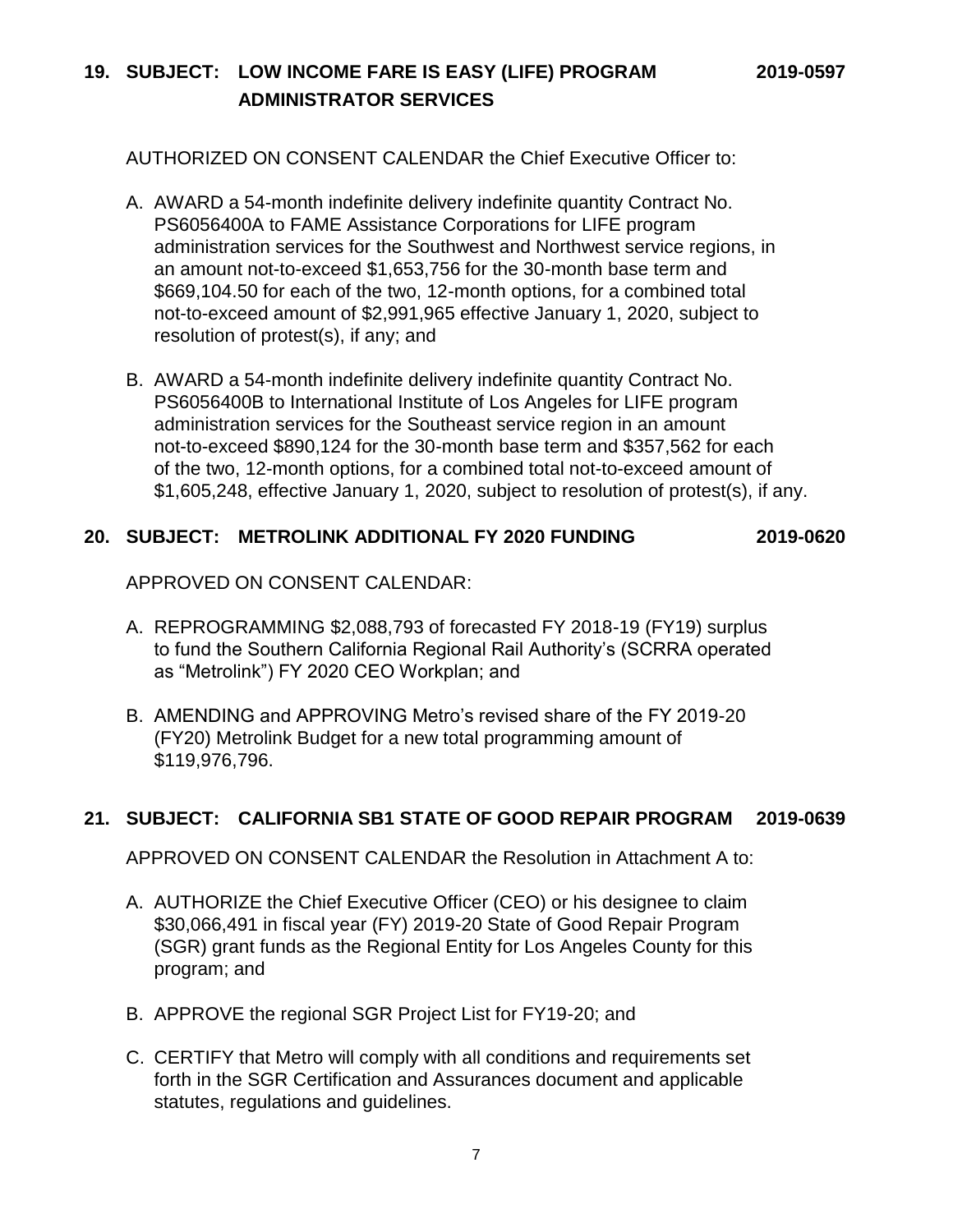# **24. SUBJECT: EXERCISE OPTIONS ON EXISTING BUS PROCUREMENT 2019-0605 CONTRACTS**

AUTHORIZED the Chief Executive Officer to execute Contract Modifications to exercise the Options Bus Buy as follows:

- A. Modification No.14 to Contract OP28367-000, Part A with El Dorado National (California), Inc. ("ENC"), to procure 259 Contract Option forty-foot CNG buses for the firm fixed price of \$189,369,145 increasing the Total Contract Value from \$204,278,402 to \$393,647,547 inclusive of sales tax;
- B. Increase the Life-of-Project budget for the CP 201057 for FY20- 22 capital program in the amount of \$213,345,580 from \$207,567,748 to \$420,913,328;
- C. Modification No. 3 to Contract OP28367-003, Part B with New Flyer of America Inc. (NFA) to purchase 70 Contract Option sixty-foot CNG articulated buses for the firm fixed price of \$73,457,860 increasing the Total Contract Value from \$68,414,506 to \$141,872,366, inclusive of sales tax;
- D. Increase the Life-of-Project budget for CP 201076 for FY20-22 capital program in the amount of \$77,111,410 from \$72,200,000 to \$149,311,410;
- E. Modification No. 2 to Contract OP28367-002, Part C with BYD Coach & Bus, LLC (BYD) to purchase 40 Contract Option forty-foot ZE buses for the firm fixed price of \$30,863,440, increasing the Total Contract Value from \$47,774,723 to \$78,638,163, inclusive of sales tax; and
- F. Increase the Life-of-Project budget for CP 201077 for FY21-22 capital program in the amount of \$63,082,341 from \$65,900,000 to \$128,982,341.

| JF |  |  |  |  | PK   MB   RG   SK   EG   JB   HS   JH   KB   JDW   MRT |  | <b>AN</b> |
|----|--|--|--|--|--------------------------------------------------------|--|-----------|
|    |  |  |  |  |                                                        |  |           |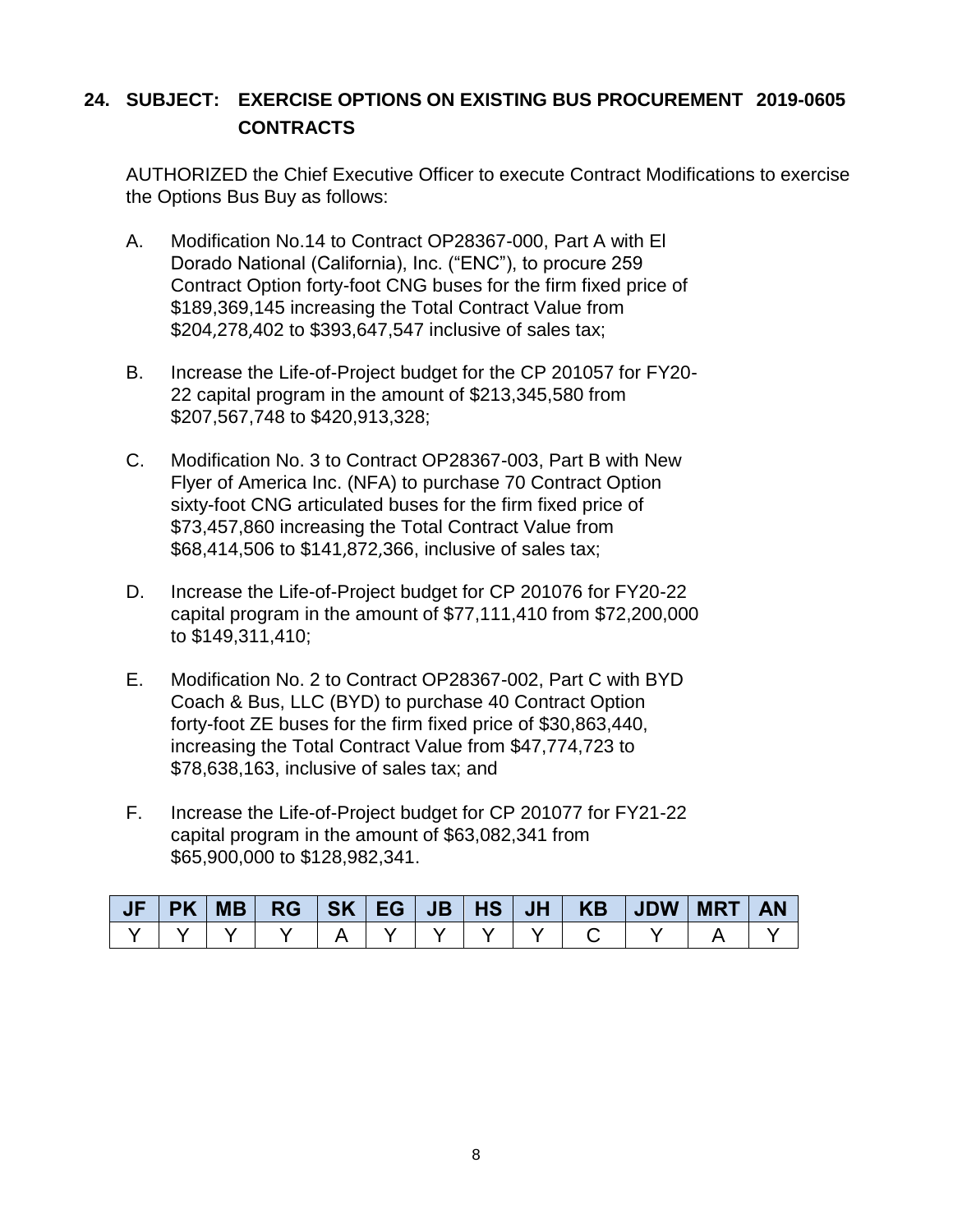### **26. SUBJECT: METRO'S PHOTO ENFORCEMENT PROGRAM 2019-0547**

APPROVED ON CONSENT CALENDAR:

- A. AUTHORIZING the Chief Executive Officer to award an eight-year, firm fixed price Contract No. PS60032000, to Redflex Traffic Systems, Inc., for Photo Enforcement Program Services in an amount not to exceed \$25,385,196, effective October 1, 2019, subject to resolution of protest(s), if any; and
- B. TERMINATING Contract No. PS68103079 with Conduent State & Local Solutions, Inc. once all operations, maintenance and citation processing have been transitioned to the new awarded contractor Redflex.

|  |  |  |  | PK   MB   RG   SK   EG   JB   HS   JH   KB   JDW   MRT |  | <b>AN</b> |
|--|--|--|--|--------------------------------------------------------|--|-----------|
|  |  |  |  |                                                        |  |           |

# **27. SUBJECT: SPACE PLANNING/INSTALLATION SERVICES AND 2019-0632 FURNITURE**

AUTHORIZED ON CONSENT CALENDAR the Chief Executive Officer to execute Modification No. 1 to Contract No. PS28069-2000 to exercise the two, one-year options with M3 Office, Inc. for Space Planning/Installation Services and Furniture, in the amount of \$2,000,000 increasing the not-to-exceed total contract value from \$5,000,000 to \$7,000,000 and extending the contract term to March 31, 2022.

# **28. SUBJECT: OFFICE OF INSPECTOR GENERAL REPORTS ON THE 2019-0631 AUDIT OF (1) THE GRAFFITI/LANDSCAPING/TRASH MAINTENANCE ON THE GOLD AND ORANGE LINES RIGHT-OF-WAYS AND (2) MISCELLANEOUS EXPENSES FOR THE PERIOD OCTOBER 1, 2018 TO DECEMBER 31, 2018**

RECEIVED AND FILED ON CONSENT CALENDAR Office of Inspector General (OIG) final reports on the (1) Audit of the Graffiti/Landscaping/Trash Maintenance on the Gold and Orange Lines Right-of-Ways and (2) Statutorily Mandated Audit of Miscellaneous Expenses for the Period October 1, 2018 to December 31, 2018.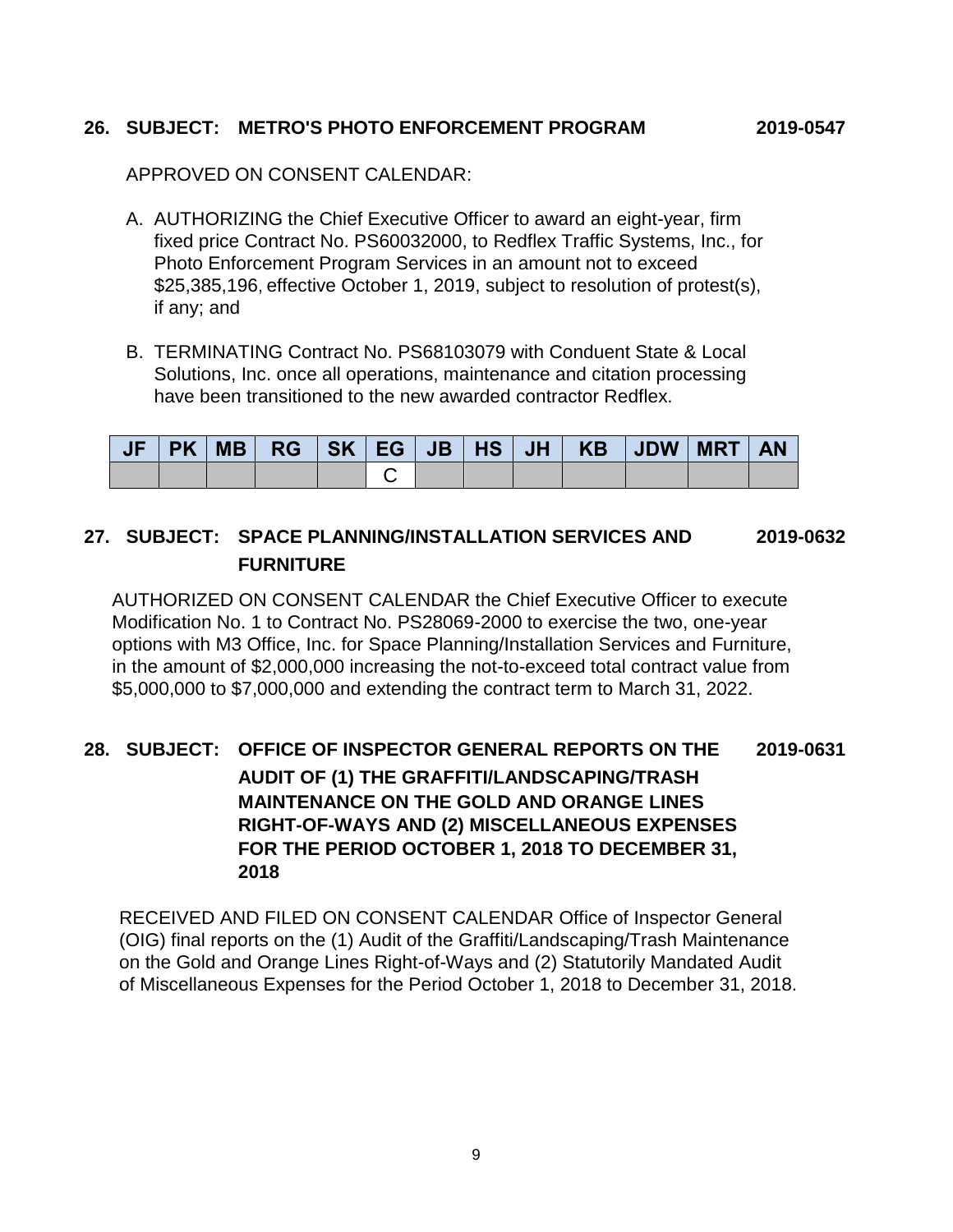# **31. SUBJECT: US ARMY CORPS OF ENGINEERING MEMORANDUM OF 2019-0556 AGREEMENT**

AUTHORIZED ON CONSENT CALENDAR the Chief Executive Officer to execute the Memorandum of Agreement (MOA) between Metro (Authority) and US Army Corps of Engineering ("Corps").

# **32. SUBJECT: I-5 SOUTH CAPACITY ENHANCEMENTS FROM ORANGE 2019-0563 COUNTY LINE TO I-605**

AUTHORIZED ON CONSENT CALENDAR Contract Modifications No. 102 & No. 103 (CCO 102 & CCO 103) by the California Department of Transportation (Caltrans) for the construction contract for Segment 3 (Shoemaker, Bloomfield and Rosecrans) of the I-5 South Capacity Enhancements Project from Orange County Line to I-605 (Project) under FUNDING AGREEMENT NO. MOU.P0004292 A/A3, in the total amount of \$5.03 million within the LOP budget.

# **33. SUBJECT: SUSTAINABILITY ENGINEERING SERVICES FOR WATER 2019-0657 RESOURCES, CONSERVATION AND COMPLIANCE**

AUTHORIZED UNDER RECONSIDERATION the Chief Executive Officer (CEO) to:

- A. AWARD a Cost Reimbursable Contract for a base period of performance of three (3) years, Contract No. AE58845, to Geosyntec Consultants Inc., for Sustainability Engineering Services for Water Resources, Conservation and Compliance, for total contract amount of not-to-exceed \$17,714,849 with \$7,714,849 not-to-exceed value for the first three years, and exercise two one (1) year options in the amount of not-to-exceed value of \$5,000,000 for each option year; and,
- B. EXECUTE changes and modifications within the Board approved not-to-exceed contract amount.

|  | PK MB |  |  |  |  | <b>AN</b> |
|--|-------|--|--|--|--|-----------|
|  |       |  |  |  |  |           |

# **35. SUBJECT: FEDERAL LEGISLATION 2019-0635**

ADOPTED ON CONSENT CALENDAR staff recommended positions:

- A. House Resolution 4101 (Bass) / Senate Bill 2404 (Gillibrand) Build Local Hire Local Act **SUPPORT**
- B. Senate Bill 2302 (Barrasso) Federal Authorization for Highway Programs - America's Transportation Infrastructure Act of 2019 **WORK WITH AUTHOR**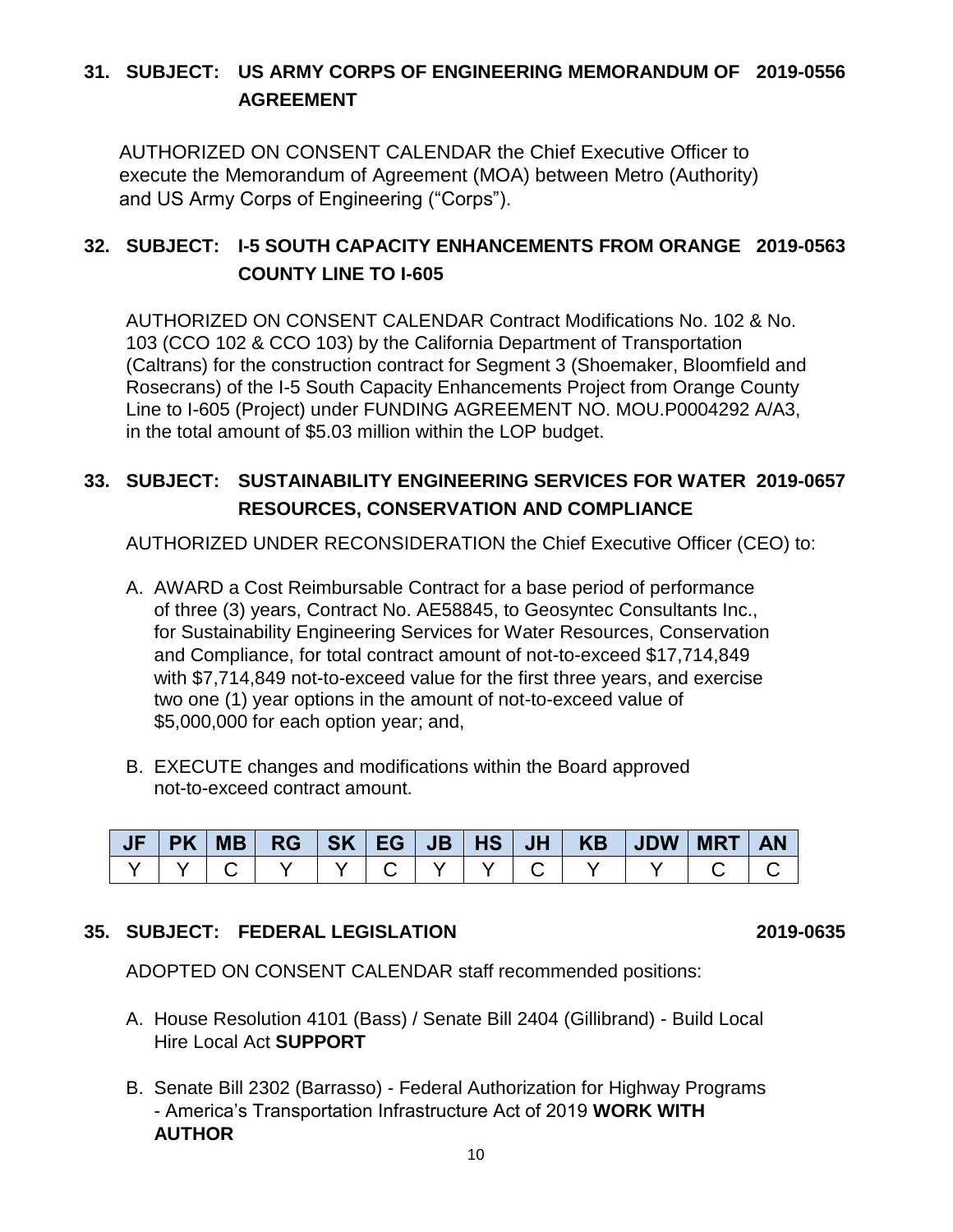#### **36. SUBJECT: UNDERSTANDING HOW WOMEN TRAVEL 2019-0294**

RECEIVED AND FILED status report on How Women Travel Study (Attachment B).

| 4 E A | <b>PK</b> | <b>MB</b> | $RG$ $SK$ $EG$ $\vert$ |  |  |  | JB   HS   JH   KB   JDW | <b>MRT</b> | <b>AN</b> |
|-------|-----------|-----------|------------------------|--|--|--|-------------------------|------------|-----------|
|       |           |           |                        |  |  |  |                         |            |           |

#### **37. SUBJECT: TITLE VI EQUITY ANALYSIS POLICIES 2019-0608**

ADOPTED ON CONSENT CALENDAR Title VI Equity Analysis Policies presented in Attachments A, B and C.

# **38. SUBJECT: PUBLIC HEARINGS AMENDMENTS - (TITLE VI EQUITY 2019-0616 POLICIES)**

APPROVED ON CONSENT CALENDAR amendment of Title 2, Chapter 2-50 of the Los Angeles County Metropolitan Transportation Authority ("Metro") Administrative Code (the "Code"), otherwise known as Public Hearings, as set forth in Attachment A. The amended Code will become effective within 30 days of Board approval.

# **39. SUBJECT: SERVICE STANDARDS POLICIES FOR TITLE VI 2019-0643 PROGRAM UPDATE**

ADOPTED ON CONSENT CALENDAR Service Standards Policies for Title VI Program Update presented in Attachment A.

### **40. SUBJECT: METRO DRUG AND ALCOHOL OVERSIGHT PROGRAM 2019-0450**

AUTHORIZED ON CONSENT CALENDAR the Chief Executive Officer to award a five-year, firm fixed unit rate Contract No. PS60199000 to LPM Consulting, Inc. for a Drug and Alcohol Oversight Program, in an amount not-to-exceed \$472,102 for the three-year base term, \$189,877 for the first option year, and \$189,877 for the second option year, for a combined total not-to-exceed amount of \$851,856 inclusive of two, one year options, effective October 1, 2019, subject to resolution of protest(s), if any.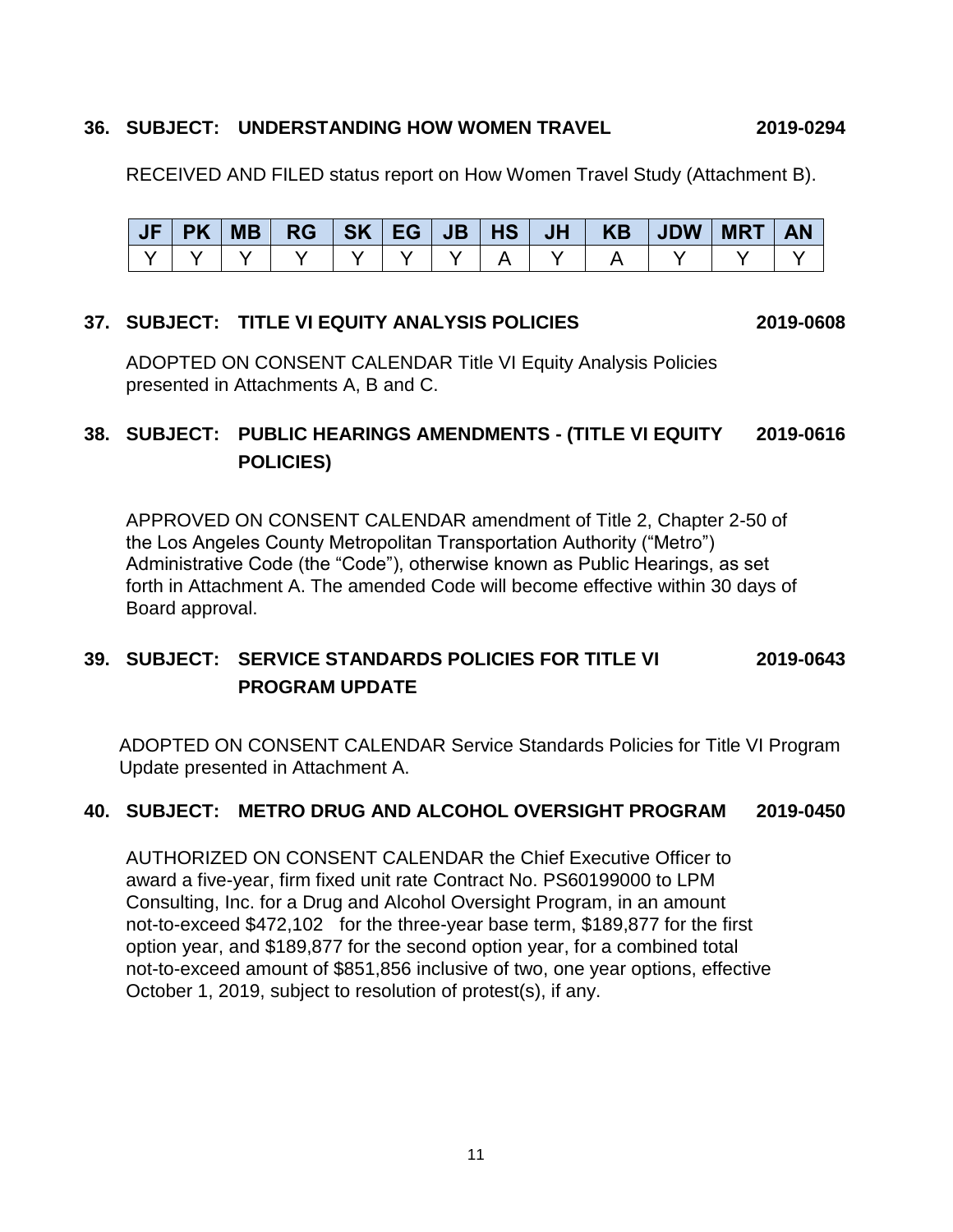### **41. SUBJECT: EXPANDING METRO'S YOUTH ON THE MOVE PROGRAM 2019-0626**

APPROVED ON CONSENT CALENDAR:

- A. a one-year pilot program to extend the expiration date of Youth on the Move (YOTM) passes for foster youth participating in the Independent Living Program (ILP) to their 23rd birthday;
- B. a one-year pilot program to extend the lower age of the YOTM Program to 16-years of age at two (2) Department of Children and Family Services (DCFS) offices in Los Angeles County; and
- C. INSTRUCTING staff to report back to Board within 12 months to determine whether or not these two pilot programs should be extended.

# **42. SUBJECT: SERVICE MONITORING RESULTS FOR TITLE VI 2019-0644 PROGRAM UPDATE**

ADOPTED ON CONSENT CALENDAR Service Monitoring Results for Title VI Program Update presented in Attachment A.

### **43. SUBJECT: CONGESTION PRICING FEASIBILITY STUDY 2019-0649**

AUTHORIZED ON CONSENT CALENDAR the Chief Executive Officer to:

- A. AWARD a twenty-four month, firm fixed price Contract No. PS62790000 to WSP USA, Inc., in the amount of \$3,085,929 for the Congestion Pricing Feasibility Study Technical Services, subject to resolution of protest(s), if any; and
- B. AWARD a twenty-four month, firm fixed price Contract No. PS62791000 to Guidehouse LLP, in the amount of \$1,919,300, with an 18-month option in the amount of \$569,840, for a total contract value of \$2,489,140, for the Congestion Pricing Feasibility Study Communications and Public Engagement Services, subject to resolution of protest(s), if any.

|  |  |  |  |  | JF   PK   MB   RG   SK   EG   JB   HS   JH   KB   JDW   MRT   AN |  |
|--|--|--|--|--|------------------------------------------------------------------|--|
|  |  |  |  |  |                                                                  |  |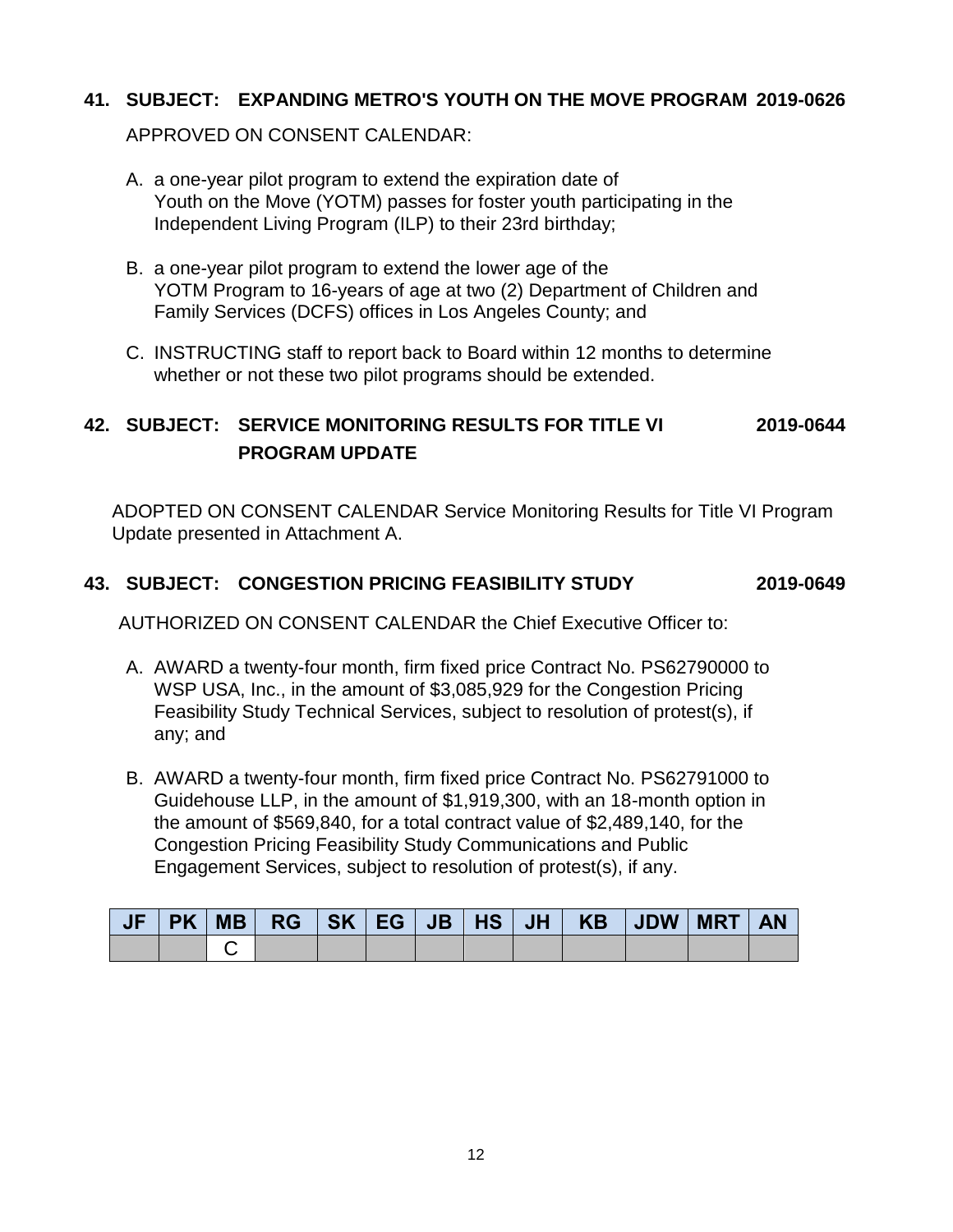# **44. SUBJECT: MEASURE M MULTI-YEAR SUBREGIONAL PROGRAM - 2019-0462 SOUTH BAY SUBREGION**

## AUTHORIZED ON CONSENT CALENDAR:

- A. Programming of \$65,897,857 \$79,017,857 in Measure M Multi-Year Subregional Program (MSP) - Transportation System and Mobility Improvements Program (Expenditure Line 50);
- B. Programming of \$2,950,000 in Measure M MSP South Bay Highway Operational Improvements Program (Expenditure Line 63)
- C. Programming of \$33,694,502 in Measure M MSP Transportation System and Mobility Improvements Program (Expenditure Line 66); and
- D. the Chief Executive Officer (CEO) or his designee to negotiate and execute all necessary agreements for approved projects.

### **45. SUBJECT: COMMUNICATIONS SUPPORT SERVICES BENCH 2019-0621**

AUTHORIZED ON CONSENT CALENDAR the Chief Executive Officer to execute Modification No. 2 to Bench Contract Nos. PS44432001 through PS44432010 to:

- A. INCREASE the base contract value by \$9,000,000 from \$9,505,568 to \$18,505,568 for communications support services through December 31, 2020; and
- B. AWARD AND EXECUTE task orders for a not-to-exceed total authorized amount of \$18,505,568.

# **46. SUBJECT: ADAPTIVE REUSE OF LIGHT RAIL VEHICLE 100 2019-0714**

APPROVED Motion by Garcia and Hahn that the CEO:

- A. Direct Metro staff to contact City of Long Beach staff regarding the City's plans to adaptively reuse Car 100, and
- B. Report back to the Metro Board of Directors during the November 2019 board cycle with a strategy on how best to support Long Beach's efforts to adaptively reuse Car 100, in a manner and timeline that aligns with the 30th Anniversary of the Metro Blue Line's opening and that will raise the profile of Car 100 as a resource and destination for our community and many visitors.

| <b>PK</b> | MB | $RG$ $  SK$ $  EG$ $  JB$ $  HS$ $  JH$ $ $ |  |  |  | KB JDW | <b>MRT</b> | <b>AN</b> |
|-----------|----|---------------------------------------------|--|--|--|--------|------------|-----------|
|           |    |                                             |  |  |  |        |            |           |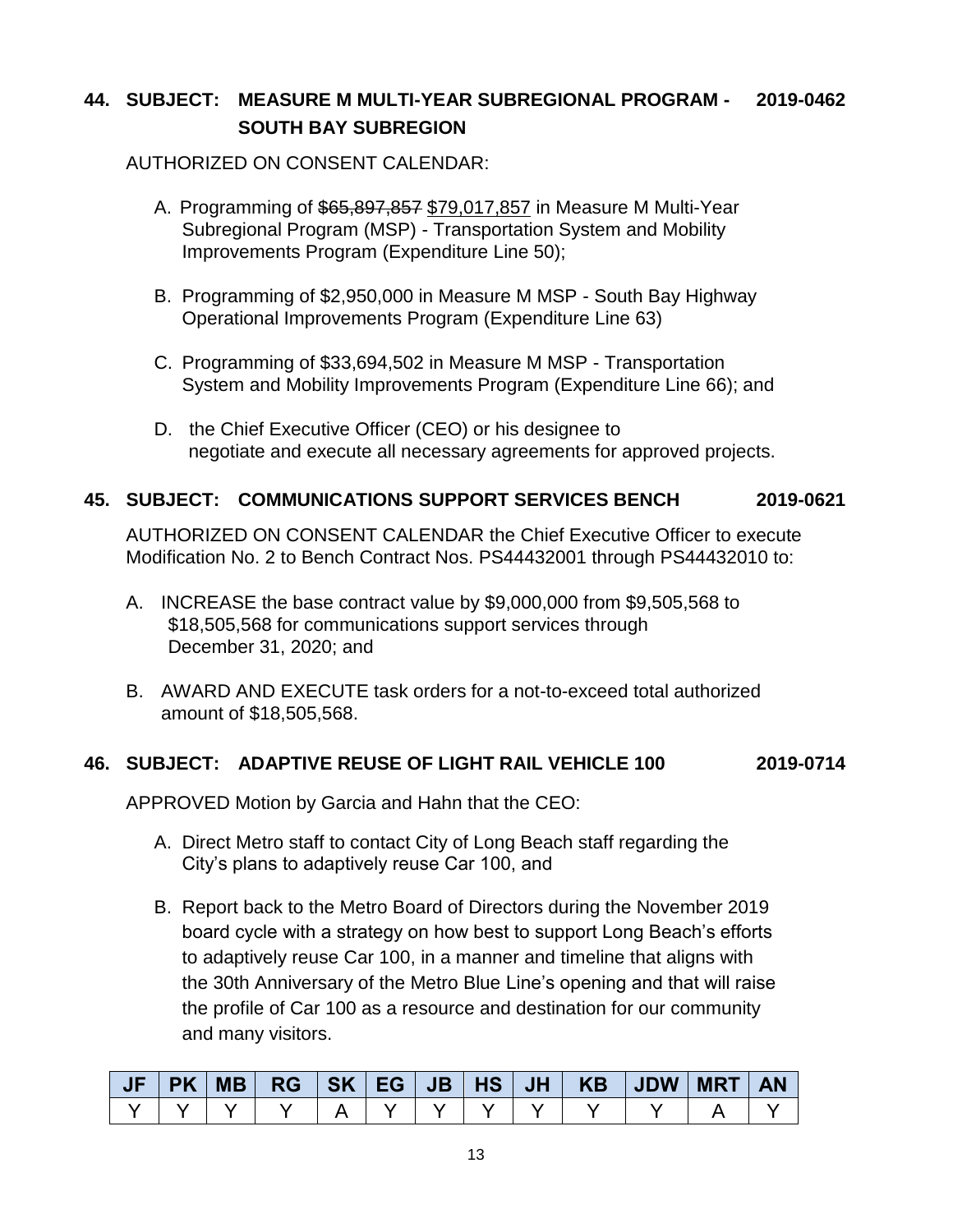# **47. SUBJECT: AUTOMATIC CROSSING GATES 2019-0732**

APPROVED Motion by Fasana that Metro report back to the Operations Committee by January 2020 with a table for each rail line showing the number of occurrences gates have been down at each protected intersection for longer than 3 minutes, 5 minutes, and 10 minutes.

| JF | <b>PK</b> | <b>MB</b> |  |  |  | $RG$ $SK$ $EG$ $JB$ $HS$ $JH$ $KB$ $JDW$ | <b>MRT</b> | <b>AN</b> |
|----|-----------|-----------|--|--|--|------------------------------------------|------------|-----------|
|    |           |           |  |  |  |                                          |            |           |

### **48. SUBJECT: CLOSED SESSION 2019-0733**

- A. Conference with Legal Counsel Existing Litigation G.C. 54956.9(d)(1)
	- 1. Lily Nathan v. LACMTA, Case No. BC 643963

APPROVED settlement in the amount of \$600,000.

|  | <b>MB</b> | $RG$ $SK$ $EG$ $JB$ $HS$ $ $ |  |  |  | JH   KB   JDW | <b>MRT</b> | AN |
|--|-----------|------------------------------|--|--|--|---------------|------------|----|
|  |           |                              |  |  |  |               |            |    |

2. Estate of Amando Rojas Rodriguez v. LAMTA, Case No. BC 692717

APPROVED settlement in the amount of \$2.5 million.

|  |  |  |  |  | JF PK MB  RG  SK EG JB HS  JH   KB  JDW MRT AN |  |
|--|--|--|--|--|------------------------------------------------|--|
|  |  |  |  |  |                                                |  |

3. City of Beverly Hills v. LACMTA, USDC Case No. CV-18-3891-GW(SSx)

NO REPORT.

4. Beverly Hills Unified School District, et al. v. Federal Transit Administration et al. Case No. CV 12-9861-GW (SSx)

NO REPORT.

B. Conference with Legal Counsel - Anticipated Litigation - G.C. 54956.9(d)(2)

Significant Exposure to Litigation (One Case)

NO REPORT.

(continued on next page)